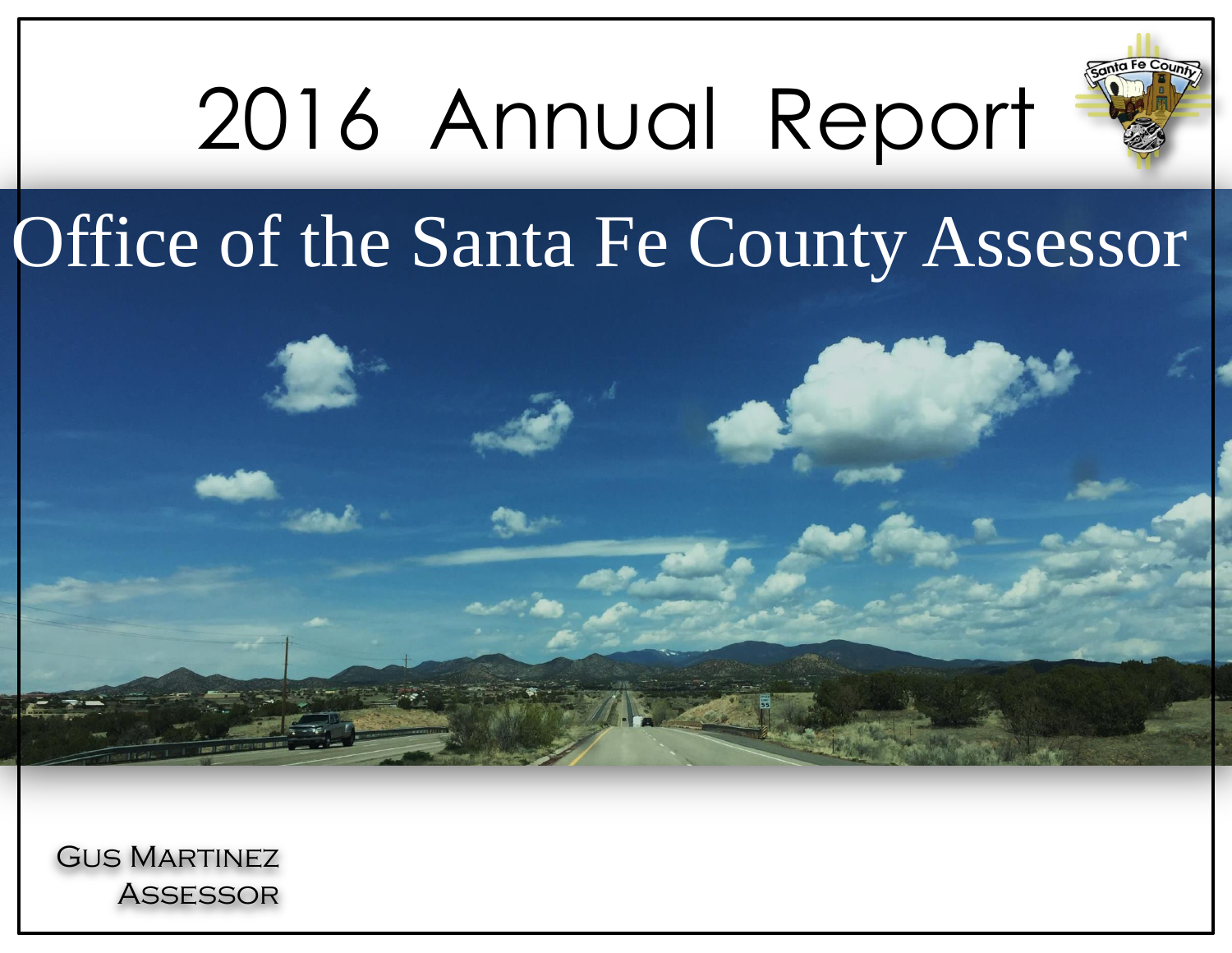## Taxable Valuation Comparison

|                                                | <b>Tax Year</b><br>2015 | <b>Tax Year</b><br>2016 | \$<br><b>Change</b>                   | $\frac{1}{2}$<br><b>Change</b> |
|------------------------------------------------|-------------------------|-------------------------|---------------------------------------|--------------------------------|
| <b>Total</b><br><b>Taxable</b><br><b>Value</b> | \$6,475,409,059         | \$6,685,664,371         | \$210,255,312<br>\$58,525,028 Net New | $3.25\%$                       |
| <b>Total</b><br>Res.<br><b>Value</b>           | \$4,907,338,404         | \$5,121,426,887         | \$214,088,483                         | $4.36\%$                       |
| <b>Total</b><br>Non-<br>Res.<br><b>Value</b>   | \$1,568,070,655         | \$1,564,237,484         | $$ -3,833,171$                        | $-.20%$                        |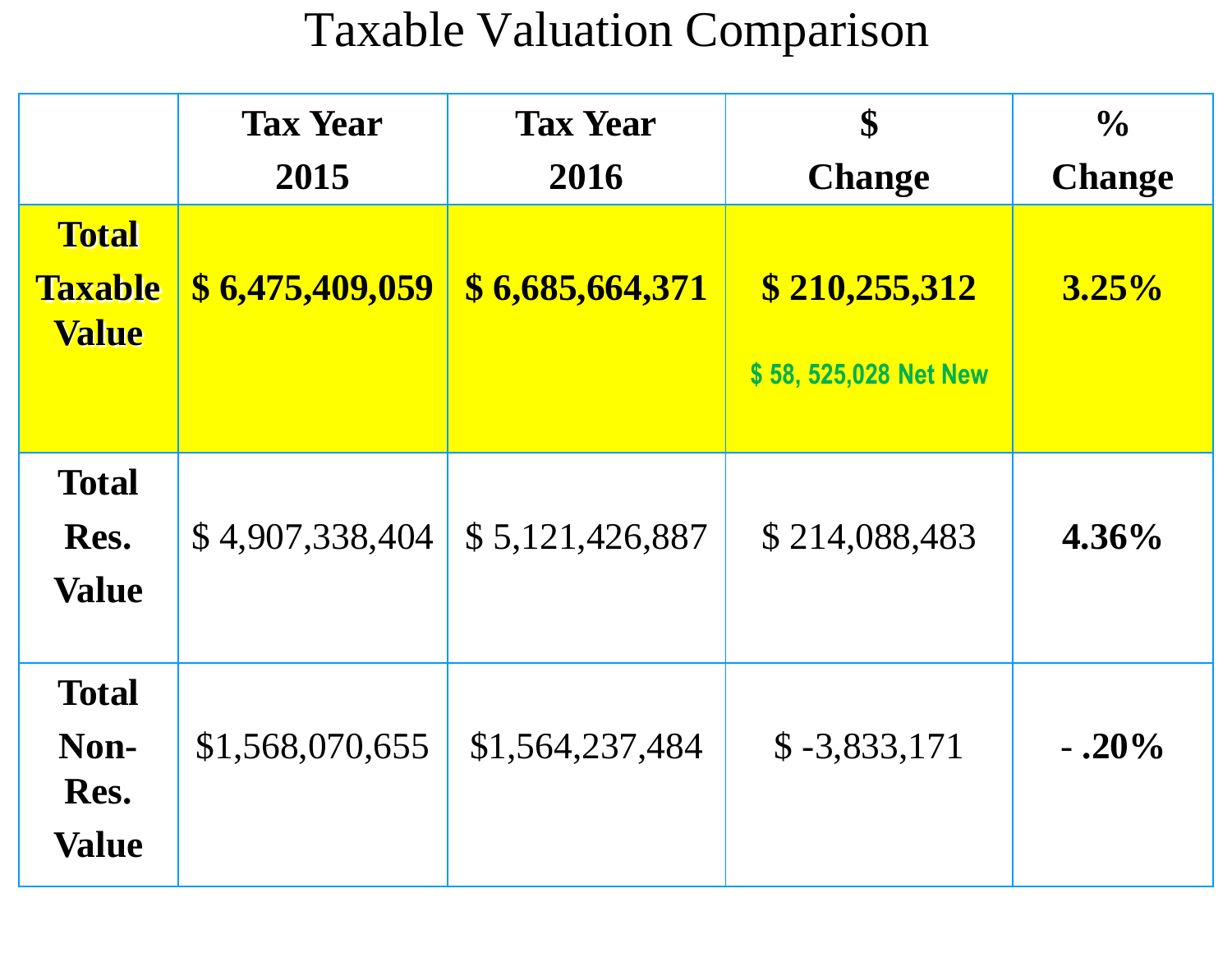

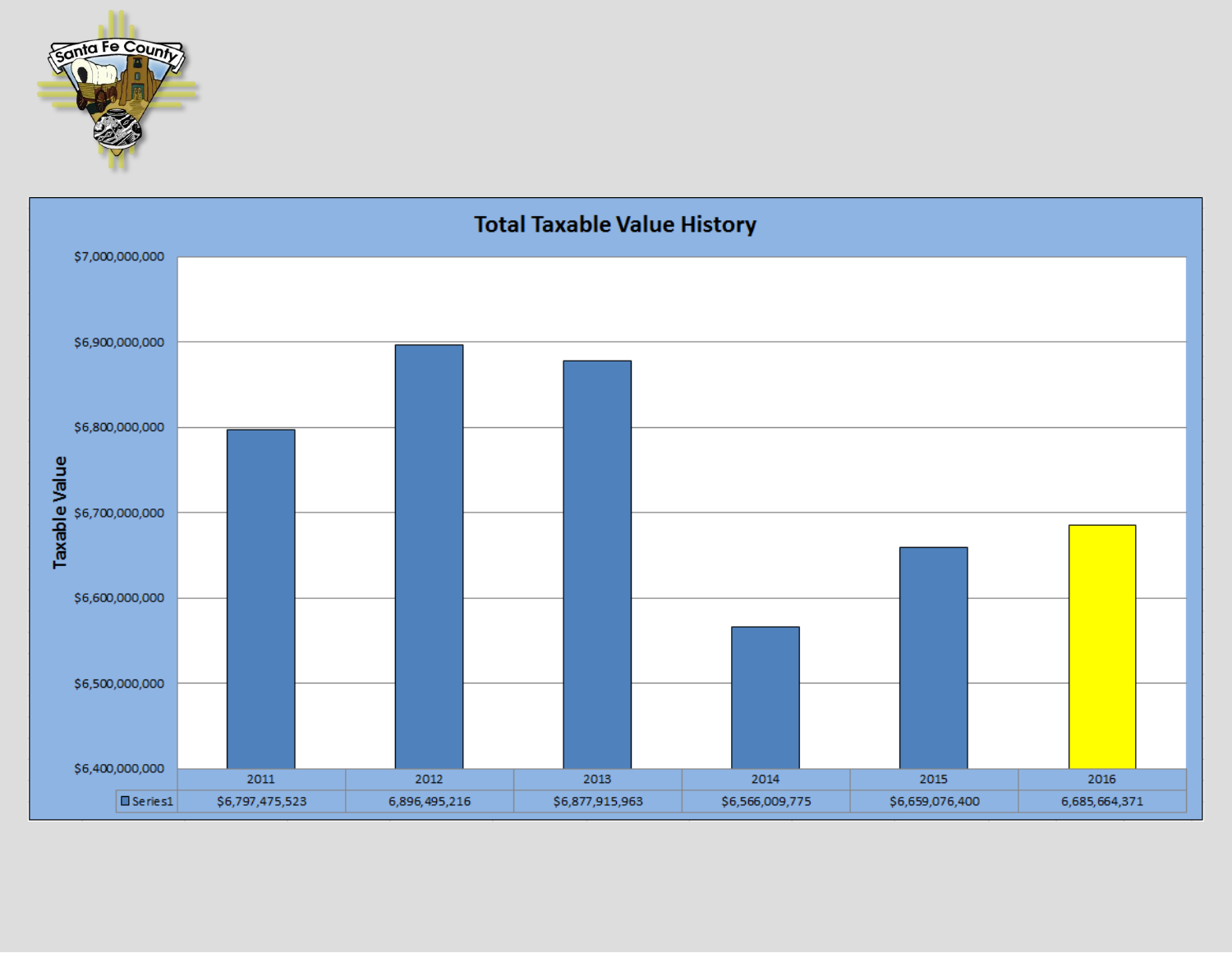

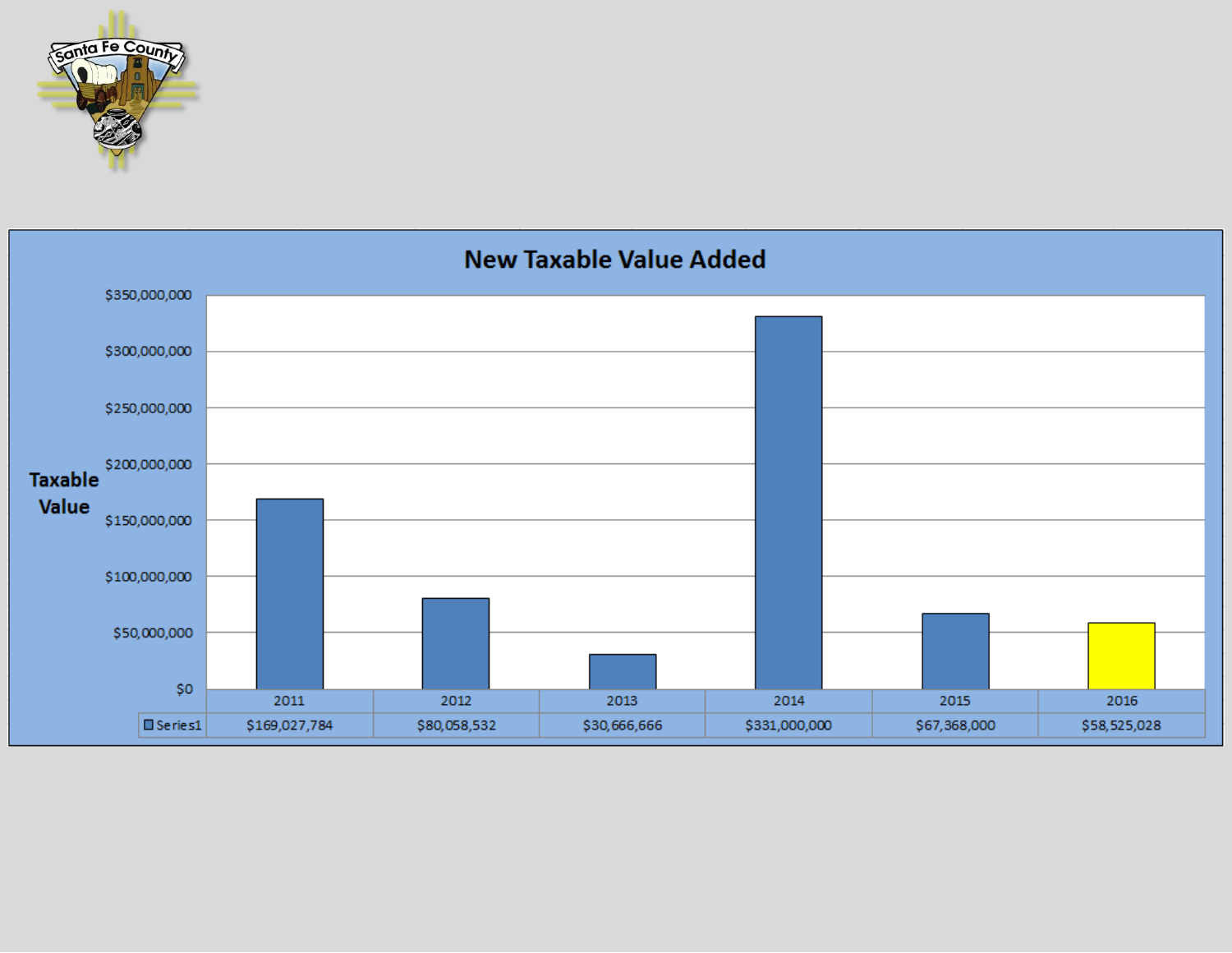

Santa Fe County Assessor's Sales Ratio Study 2016 Residential Property Assessed Values Vs 2015 Sales Prices

| <b>Number of Sales:</b>            | 1,948   | I.A.A.O. Standard |
|------------------------------------|---------|-------------------|
| <b>Mean Ratio:</b>                 | 93.83%  | 90% to 110%       |
| <b>Median Ratio:</b>               | 93.727% | 90% to 110%       |
| <b>Coefficient of Dispersion:</b>  | 11.50%  | 5% to 15%         |
| <b>Price Related Differential:</b> | 100.99% | 98% to 103%       |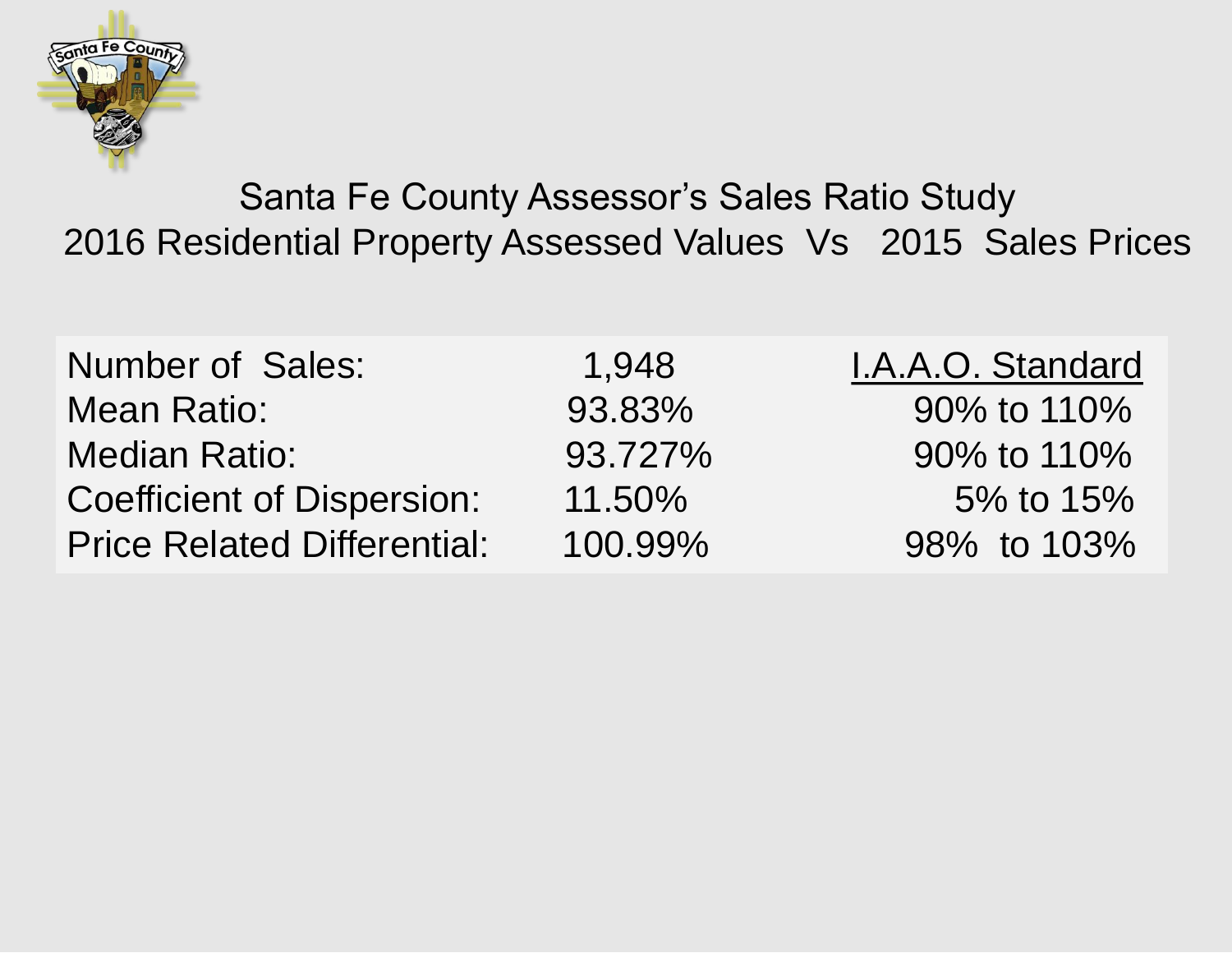

**Coefficient of dispersion (COD).** The average deviation of a group of numbers from the median expressed as a percentage of the median. In ratio studies, the average percentage deviation from the median ratio.

**Price-related differential.** The mean divided by the weighted mean. The statistic has a slight bias upward. Price-related differentials above 1.03 tend to indicate assessment regressivity; price-related differentials below 0.98 tend to indicate assessment progressivity.